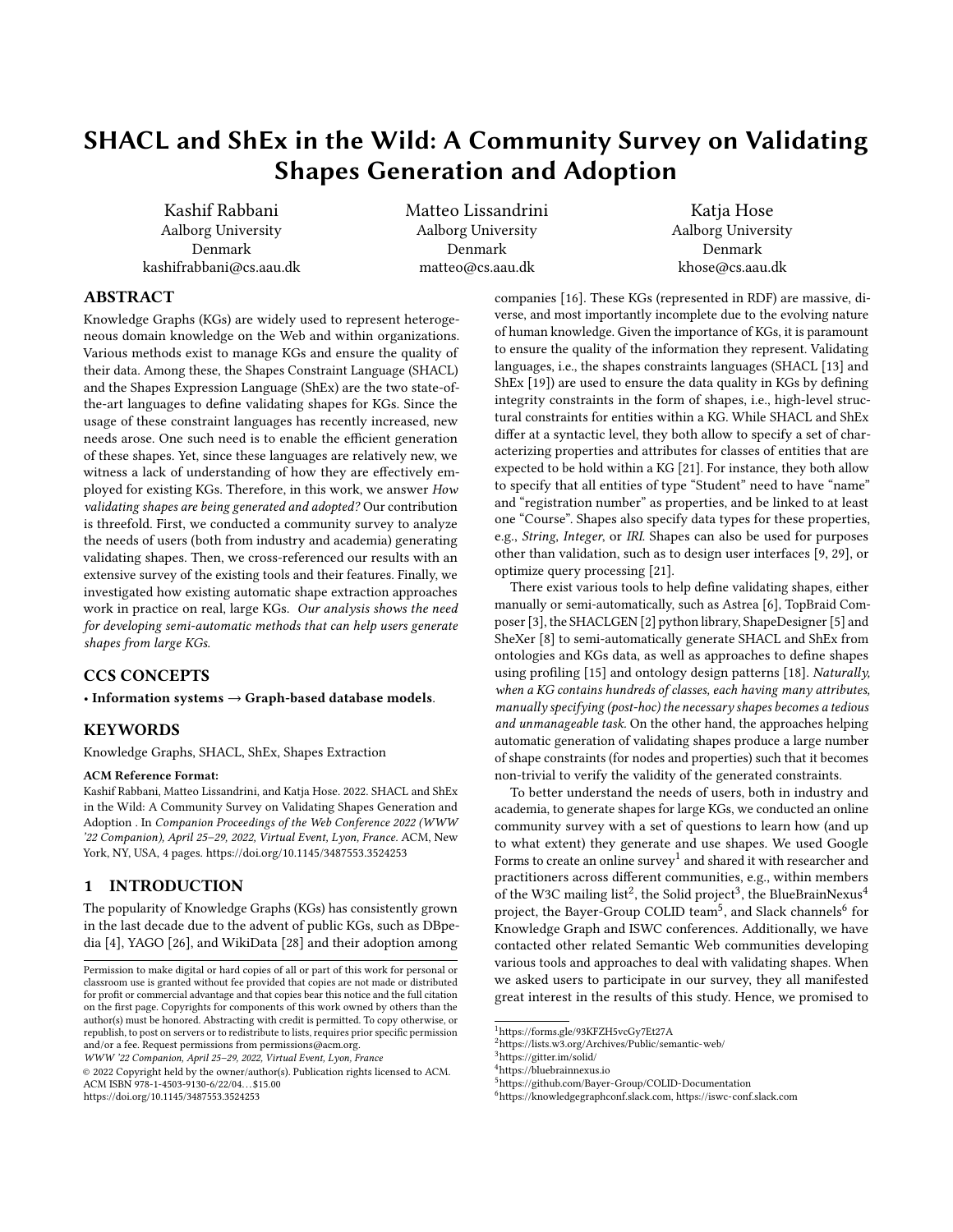re-share our findings with the community. This work is also a way to keep up with that promise. Therefore, in the following we first report our findings by analyzing the results obtained from our online community survey, then we discuss the state of the art in validating shapes. Finally, we report on some experimental results in actually using such tools. Our analysis highlights a number of gaps when it comes to generating shapes automatically to validate existing (possibly noisy or erroneous) KGs, thus we discuss a number of future research directions based on our findings.

## 2 COMMUNITY SURVEY

This section summarizes the questions and answers to our survey. The survey contained nine questions and received in total 30 answers. The survey was conducted online, and the results were collected anonymously between November 2021 and January 2022. Among the questions, we surveyed also the area of occupation of the respondents, i.e., if they belong to Academia, Industry, or both. Answers to this question showed that 53% of the respondents are from Industry, 27% from Academia, and 20% from both (see Figure [2a](#page-2-0)). In the following, where relevant, we will report for each statistics, in parenthesis, the split of answers by respondents from academia, industry, or both respectively.

Our main question asked "how the validating shapes were being generated" in general. We provided three answer options and allowed the respondents to also add a free text answer. Answers to this question are presented in Figure [1,](#page-1-0) where numbers in circles represent the number of participants. The results show that most of the respondents (i.e., 26 - split 6/14/6) generate shapes manually, while 13 respondents (split 5/5/3) generate shapes from existing ontologies and 7 respondents (split 1/4/2) generate shapes from RDF graphs instance data, while only 1 respondent declared to use "RDF forms". The results overlap as it was a multi-choice question where respondents had chosen more than one option.

We then asked which tools or methods the respondents used in practice and provided a list of state-of-the-art tools and approaches that can help in generating shapes (see Table [1\)](#page-2-1) along with a free text answer option as well. To our surprise, respondents use a very heterogeneous set of tools and methods, with the most used being TopBraid Composer [\[3\]](#page-3-11) used by 33% (10) of respondents (split 1/7/2), Protégé was used by 20% (6) respondents (split 3/3/0), RDFShape [\[1\]](#page-3-17) by another 16.7% (5) respondents (split 2/1/2), SheXer [\[8\]](#page-3-14) was used by 10% (3) respondents (split 0/1/2), and text editors are used by 16.7% (5) respondents (split 2/4/0). The rest of the tools are used by 1 or 2 respondents on average. In addition to that, one of the respondents mentioned that they generate shapes by applying custom rules via Python scripts, another by using tabular formats (like Excel) to curate shapes manually. Lastly, one respondent commented: "I am looking for a suitable tool".

We further asked a number of questions related to the characteristics of the graphs for which the respondents were generating shapes. Results showed that 38% of respondents generate shapes from RDF graphs containing up to 100K triples (split 4/5/1), 17% use graphs having 100K to 1 million triples (split 0/5/0), and 45% use graphs containing more than 1 million triples (split 4/6/3), see Figure [2a](#page-2-0) and [2b](#page-2-0). The great majority 48% (14) of KGs are described by ontologies containing between 10 and 1000 classes and 10-50

<span id="page-1-0"></span>

Figure 1: Analysis on extraction of validating shapes

distinct properties (see Figure [2c](#page-2-0) and [2d](#page-2-0)). While 32% (9) of the respondents generate up to 10 shapes, 47% (13) generate between 10-100 shapes, and 14% (4) generate more than 100 shapes and in some cases even more than 1000 shapes (see Figure [2e](#page-2-0)).

In addition to that, 55% (16) of the respondents generate shapes for the entire graph, and 43% (13) of them generate shapes for specific portions of the graph (see Figure [2f](#page-2-0)) due to various reasons (answers to our last question). These reasons include (i) use case specific requirements to focus on shapes targeting only the important classes of the graph (10%), (ii) interest or requirement to get a specific maintained view of the data graph or subset (30%), (ii) limitation of the known business rules to apply only to part of the graph (10%), (iv) the scalability of existing methods to generate shapes is insufficient for very large graphs (10%), (v) the decision to generate shapes progressively (such as for WikiData) to accommodate evolution through time and change in requirements (30%), and (vi) the requirement of validating only non-logical statements that cannot be validated using (already existing) OWL constraints (15%).

The results show that most users work with fairly large graphs with tens or hundreds of classes and thousands or millions of triples. Yet, most users still generate shapes manually; this way, they can generate only a handful of shapes (not enough to cover the entire graph). Thus, there is also the need for tools in supporting the scalable generation of shapes for very large graphs, which should allow to extract shapes for only a specific portion of a KG. Therefore, we conducted an extensive analysis of tools used to generate validating shapes and present our findings in the next section to better understand the capabilities offered by existing approaches when it comes to helping users generate shapes more efficiently.

#### 3 STATE OF THE ART

Integrity constraints over KGs were initially defined using OWL[\[27\]](#page-3-18). Later on, the SPARQL Inferencing Notation (SPIN) [\[12\]](#page-3-19), a SPARQLbased rule and constraint language was introduced to enforce constraints over KGs using SPARQL queries. SHACL [\[13\]](#page-3-5) is known as the next generation of SPIN and has become a W3C recommended language in 2017. Similar to SHACL, ShEx [\[20\]](#page-3-20) is a constraint language built on regular bag expressions inspired by schema languages for XML. Validating schemas have been adopted for type and compliance checking [\[14,](#page-3-21) [22,](#page-3-22) [23\]](#page-3-23), as well as purposes other than validation as well. Specifically, for optimizing query processing in KGs [\[21\]](#page-3-7), building and automatically generating forms to populate RDF datasets [\[9,](#page-3-8) [29\]](#page-3-9), intelligent geoprocessing [\[10\]](#page-3-24), and automatic detection of metadata errors in clinical studies [\[11\]](#page-3-25).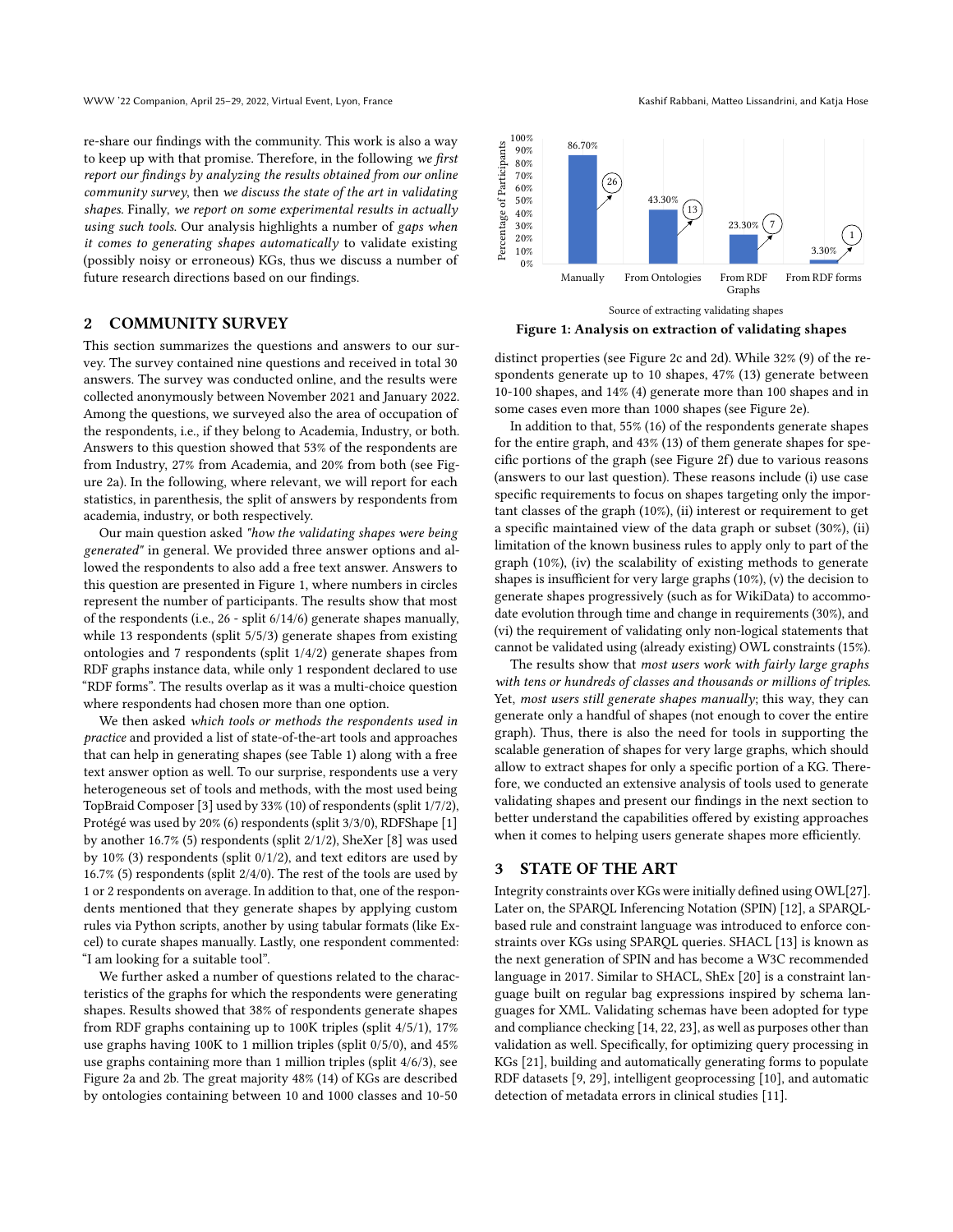<span id="page-2-0"></span>

Figure 2: Survey Analysis: Answers to statistical questions

Shape Extraction: There has been recent development to derive validating shapes from existing KG instance data; various applications are created to assist the process of shapes extraction, which can potentially be divided into two phases, i.e., preprocessing and shapes construction. The preprocessing phase involves collecting information from the input dataset about classes and their properties, which are then used in the shapes construction phase. The preprocessing phase can be conducted in two alternative ways: querybased and non-query-based. The query-based solutions involve loading the KG into a triplestore able to answer SPARQL queries. The triplestore is then used to access the information required for the shapes construction phase. SHACLGEN [\[2\]](#page-3-12), RDFShape [\[1\]](#page-3-17), and ShapeDesigner [\[5\]](#page-3-13) are query-based solutions to generate SHACL or ShEx shapes from existing RDF data. Non-query-based solutions, instead, parse RDF data stored as files on disk. SheXer [\[8\]](#page-3-14) is the only tool to generate ShEx shapes that supports both a triplestore and RDF files as input. Spahiu et al. [\[24\]](#page-3-26) proposed a solution based on a data profiling tool called ABSTAT [\[25\]](#page-3-27) to generate semantic profiles and transform them into SHACL to improve the quality of the KGs. Mihindukulasooriya et al. [\[15\]](#page-3-15) proposed a KG data profiling-based RDF shape induction approach by using predictive modeling to generate shapes. SHACLearner [\[17\]](#page-3-28) is a method to learn SHACL constraints based on Inverse Open Path rules (IOP) rules. Astrea [\[6\]](#page-3-10) is an ontology-based approach to extract SHACL from ontologies. Finally, RML2SHACL [\[7\]](#page-3-29) also generates SHACL shapes but it requires RML mappings. We have classified existing approaches in Table [1](#page-2-1) based on their features (expanded from a previous short survey [\[6\]](#page-3-10)), i.e., support for shapes extraction from data or ontologies, support for automatic extraction of shapes, support for shapes extraction from a SPARQL triplestore, and whether they extract SHACL, ShEx, or both types of validating shapes. Overall, as we show later, we note that shapes extracted by these methods are often incomplete, i.e., they do not implement functionalities to generate all types of shape constraints, e.g., they often do not produce sh:class and cardinality constraints.

|  |  |  |  | Table 1: State-of-the-art to extract validating shapes |  |
|--|--|--|--|--------------------------------------------------------|--|
|--|--|--|--|--------------------------------------------------------|--|

<span id="page-2-1"></span>

| Approach                | Extracted from |          | Auto- | Triple- |              |  |
|-------------------------|----------------|----------|-------|---------|--------------|--|
|                         | data           | ontology | matic | store   | Type         |  |
| Shape Induction $[15]$  |                |          |       |         | SHACL, ShEx  |  |
| SheXer [8]              |                |          |       | v       | SHACL, ShEx  |  |
| Spahiu et al. [24]      |                | х        |       |         | SHACL        |  |
| ShapeDesigner. [5]      |                | х        |       | v       | SHACL, ShEx  |  |
| SHACLGEN <sup>[2]</sup> |                |          |       | v       | SHACL        |  |
| TopBraid [3]            |                |          |       | v       | SHACL.       |  |
| Pandit et al. [18]      | x              |          | x     | v       | <b>SHACL</b> |  |
| Astrea [6]              | x              |          |       | х       | <b>SHACL</b> |  |
| SHACLearner [17]        |                |          |       | х       | SHACL        |  |

## 4 LIMITATIONS AND OPPORTUNITIES

In light of the results presented above, this section highlights the existing gaps between the capabilities of current tools and the real user needs. After this analysis, we present a set of important research directions for automatic shape extraction.

Among the existing approaches, some tools support extraction of validating shapes from ontologies only (such as Astrea [\[6\]](#page-3-10)), others support extraction from instance data, and very few support automatic generation of validating shapes from both ontology and instance data (see Table [1\)](#page-2-1). Methods that generate shapes from ontologies assume the provided ontology to be complete (i.e., providing complete coverage of the instances in the KG and their properties) and of small size (they do not expect more than a few hundred classes). Approaches that extract shapes from RDF instance data assume that the KG is particularly small (in terms of the number of instances and classes) or already available in a triplestore. When this is not the case, they load it into an in-memory triplestore, which is problematic for large graphs, as further discussed below. We believe these assumptions clash with a number of real use cases. As a matter of fact, in the results of our survey, we see that, despite the existence of tools and approaches to extract validating shapes automatically, most users are still generating shapes manually. To understand this better, we ran some experiments to find out the real capabilities of existing tools for automatically extracting shapes from RDF graphs. The experiments are performed using state-of-the-art shapes extraction tools and approaches such as SheXer [\[8\]](#page-3-14), ShapeDesigner [\[5\]](#page-3-13), and SHACLGEN [\[2\]](#page-3-12). All experiments are performed on a machine with 24 cores and 256GB of RAM using a 2021 dump of DBpedia [\[4\]](#page-3-1), YAGO-4 [\[26\]](#page-3-2), and a version of LUBM scaled to 91M triples. More details on our experiments and datasets are available online<sup>[7](#page-2-2)</sup>. We tried similar experiments for WikiData [\[28\]](#page-3-3) as well, but the initial results show that existing methods are not able to handle its scale ( they exhausted all memory or did not manage to produce an output in several days). Therefore, we highlight that more research is needed to design scalable methods to extract validating shapes from large KGs.

Our first finding from these experiments is that some tools are capable of handling only relatively small KGs. In particular ShapeDesigner [\[5\]](#page-3-13) crashed with datasets with a few millions triples, while SHACLGEN [\[2\]](#page-3-12) is not suited to extract shapes of datasets having hundreds of classes as it required days to generate shapes for YAGO-4 (8,897 classes). Furthermore, we note that both ShapeDesigner [\[5\]](#page-3-13) and SHACLGEN [\[2\]](#page-3-12) load the whole graph into a triplestore to generate shapes. Yet, extracting shapes by querying a

<span id="page-2-2"></span> $^7$ <https://relweb.cs.aau.dk/validatingshapes/>

Zenodo:<https://doi.org/10.5281/zenodo.5958985>